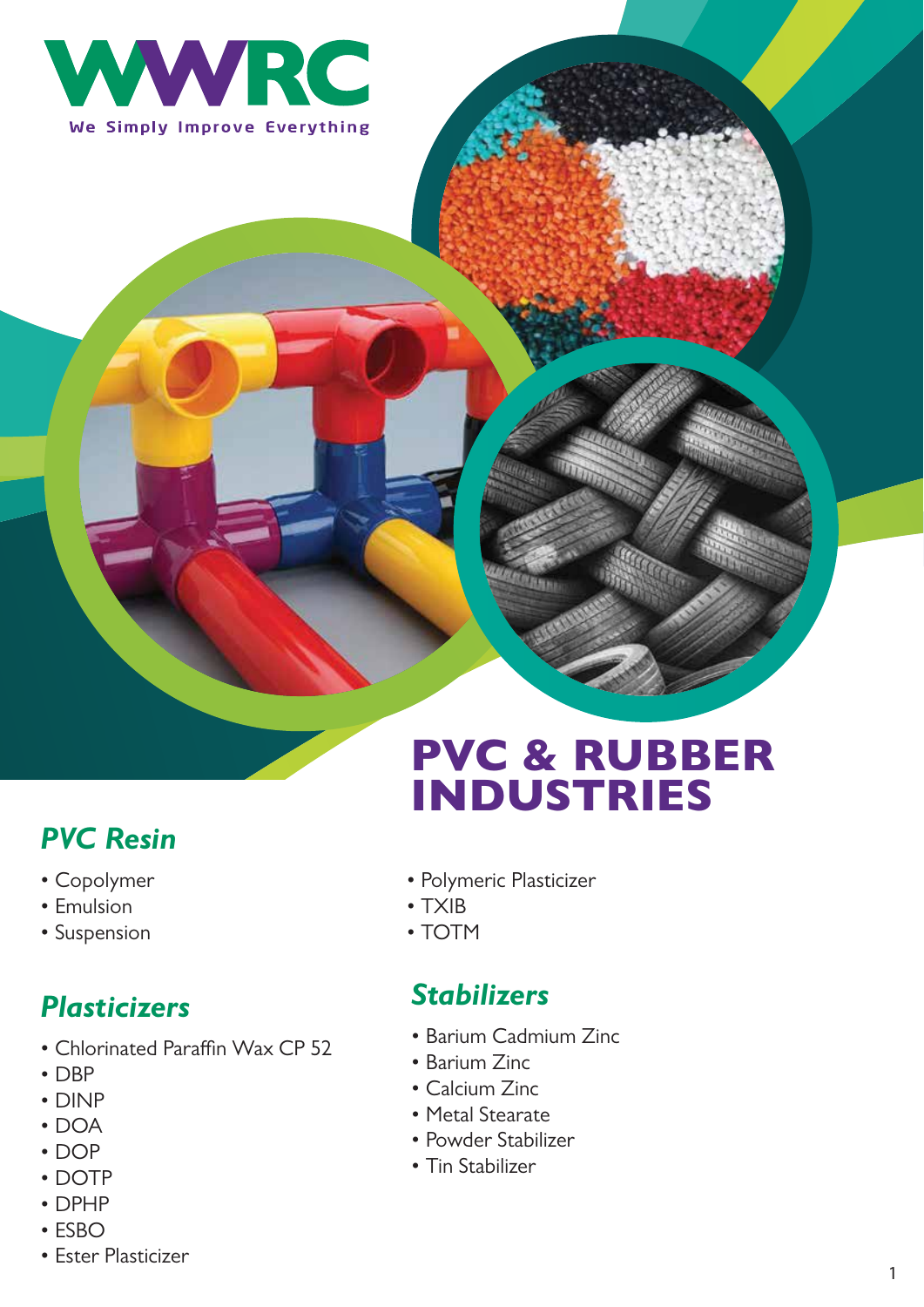

### *Impact Modifier*

- Chlorinated Polyethylene (CPE)
- MBS

# *Processing Aid*

• Acrylic

# *Pigments*

- Aluminium Paste
- Carbon Black
- Florescent Pigment
- Iron Oxides
- Organic Pigment (Full range)
- Pearlescent Pigment
- Titanium Dioxide

### *Flame Retardants*

- Aluminium Trihydrate
- Antimony Trioxide
- Chlorinated Paraffin

# *Other Chemicals*

- Antioxidants
- Blowing Agent
- Calcined Clay
- PE Wax
- Stearic Acid
- UV Absorber

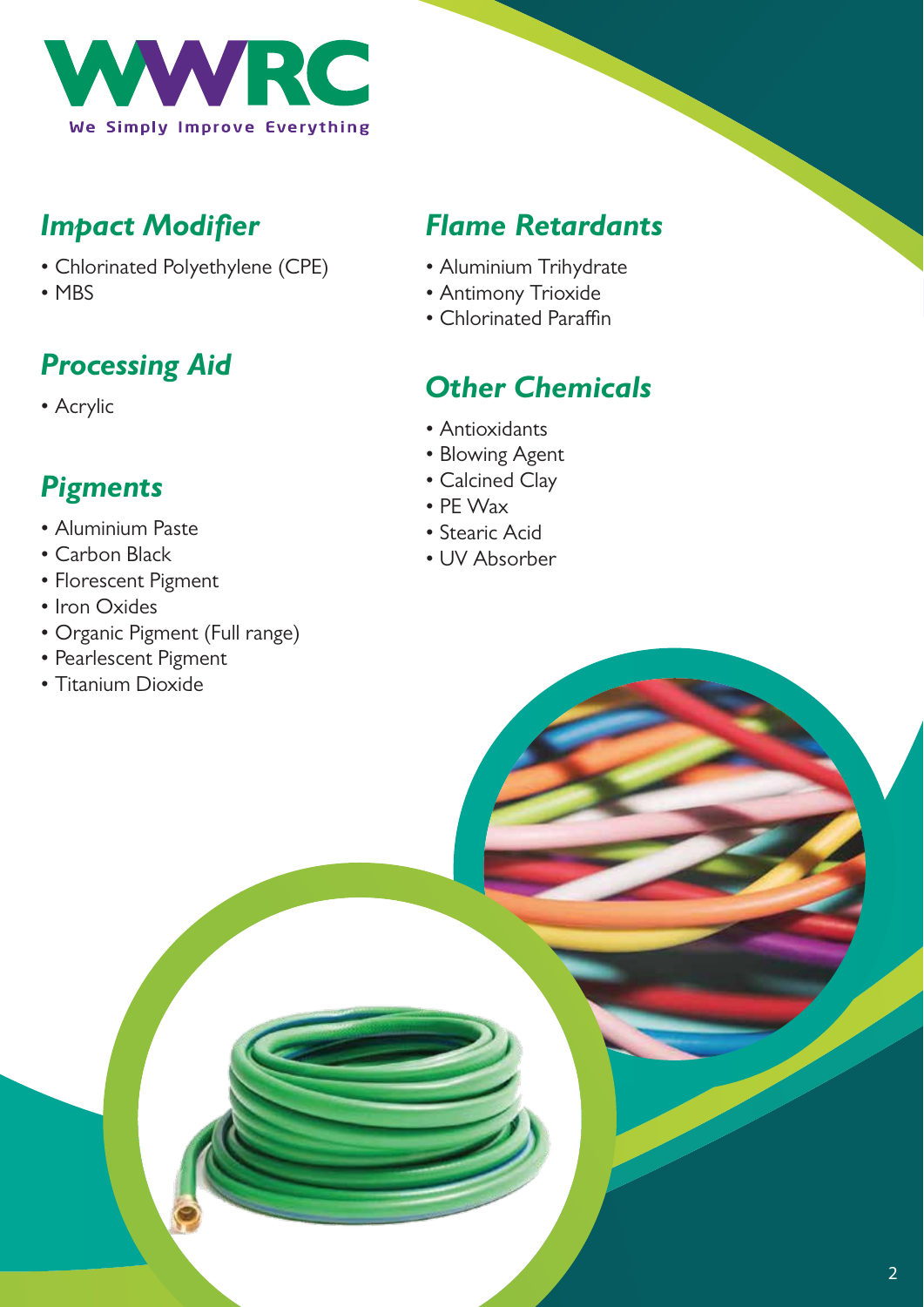

#### *Synthetic Rubber / Latex*

- BR
- EPDM
- NBR
- NBR Latex
- SBR

### *Additives*

- Accelerators
- Antioxidants
- Antiozonant Wax
- UV Absorber

#### *Filler*

- Carbon Black
- Colloidal Calcium Carbonate
- Crown Clay
- Kaolin Clay
- Mica
- Silica

# *Flame Retardants*

- Aluminium Trihydrate
- Antimony Trioxide
- Chlorinated Paraffin

#### *Grinding Media*

- Aluminium Oxide Beads
- Glass Beads
- Steatite / Ceramic Balls
- Zirconia Alumina Beads (Cerium Stabilized)
- Zirconium Silicate Beads
- Zirconium Oxide Beads (Yttrium Stabilised)

#### *Plasticizer*

- DBP
- DINP
- DOA
- DOP
- DOTP
- TOTM

#### *Pigment*

- Aluminium Paste
- Florescent Pigment
- Inorganic Pigments
- Iron Oxides
- Organic Pigments (Full range)
- Pearlescent Pigment
- Pigment Masterbatch
- Titanium Dioxide